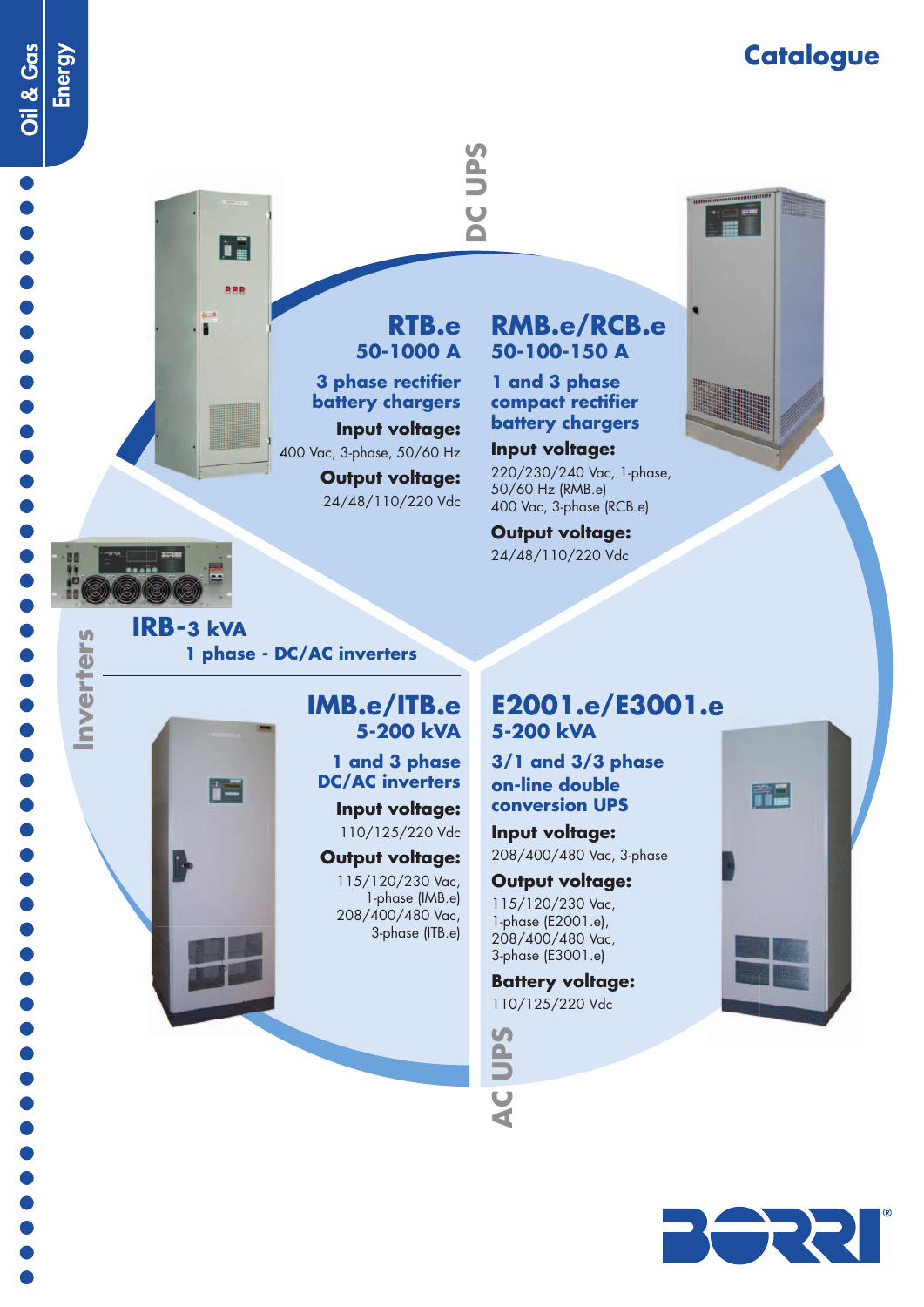#### **Bessi**

### **RMB.e/RCB.e/RTB.e** | Extra options

#### Features and benefits

- Input transformer for AC-DC galvanic separation
- SCR rectifier, overvoltage, undervoltage protection for reliable operation in all mains conditions
- Soft-start for start-up overcurrent limitation
- Support all charging methods for vented/sealed lead acid batteries and Ni-Cd batteries
- Adjustable manual and automatic charging mode for maximum flexibility on operation
- Standard configurations, for cost-effective and short lead time solutions
- High personalization grade
- Front accessibility for easy maintenance
- 16-bit microprocessor control for best-in-class performance and reliability
- Digital control panel and mimic display for signals, alarms, meters and history events continuous monitoring
- Comprehensive set of communication options for total remote monitoring of equipment operation
- Small size design for easy installation and minimum space requirements (RMB.e/RCB.e)
- Parallel operation for redundancy requirements
- Natural cooling on most of range (RTB.e).

#### Main options

- AC surge protection
- Built-in battery breaker
- Timer-controlled battery charging
- Battery voltage temperature compensation
- DC earth fault monitoring and alarm
- Fan monitoring and alarm
- Associated cabinets for batteries, distribution boards, dropping cells or DC/DC chopper converters.

- Block diode for parallel operation
- Battery on racks or inside cabinets

**RMB.e/RCB.e**

- Dedicated buttons and selectors for battery charge functions
- Control logic redundant supply
- Protection degree up to IP41



| <b>Rating (A)</b>              |         |                                                                                     | $50*$ |             | 100                                                | <b>150 (RCB.e only)</b>                                   |  |  |  |  |  |  |
|--------------------------------|---------|-------------------------------------------------------------------------------------|-------|-------------|----------------------------------------------------|-----------------------------------------------------------|--|--|--|--|--|--|
| Input                          |         |                                                                                     |       |             |                                                    |                                                           |  |  |  |  |  |  |
| Nominal voltage                |         |                                                                                     |       |             |                                                    | 230 Vac 1-phase (RMB.e) or 400 Vac 3-phase (RCB.e) ±10%   |  |  |  |  |  |  |
| Frequency                      |         |                                                                                     |       |             | 50/60 Hz ±5 Hz                                     |                                                           |  |  |  |  |  |  |
| Output                         |         |                                                                                     |       |             |                                                    |                                                           |  |  |  |  |  |  |
| Nominal voltage                |         |                                                                                     |       |             | 24/48/110/Vdc, 220 Vdc only for RCB.e              |                                                           |  |  |  |  |  |  |
| Operating voltage              |         | Floating: 2.27 (VRLA), 2.2÷2.3 (VLA), 1.4÷1.5 (Ni-Cd) V/cell adjustable             |       |             |                                                    |                                                           |  |  |  |  |  |  |
|                                |         | Boost: 2.4÷2.45 (VLA), 1.5÷1.65 (Ni-Cd) V/cell adjustable                           |       |             |                                                    |                                                           |  |  |  |  |  |  |
|                                |         | Equalizing: up to 2.35 (VRLA), up to 2.7 (VLA), up to 1.7 (Ni-Cd) V/cell adjustable |       |             |                                                    |                                                           |  |  |  |  |  |  |
| Static voltage regulation      |         |                                                                                     |       |             | ±1%                                                |                                                           |  |  |  |  |  |  |
| Voltage ripple                 |         |                                                                                     |       |             | $\leq$ 1%                                          |                                                           |  |  |  |  |  |  |
| Overload capacity              |         |                                                                                     |       |             | <120% for 20 min; <150% for 2 min; >150% for 20 s  |                                                           |  |  |  |  |  |  |
| Charging characteristic        |         |                                                                                     |       |             | IU (according to DIN 41773), $I_1I_2U$ , $U_1U_2I$ |                                                           |  |  |  |  |  |  |
| System and environmental       |         |                                                                                     |       |             |                                                    |                                                           |  |  |  |  |  |  |
| Isolation                      |         |                                                                                     |       |             | Input/output                                       |                                                           |  |  |  |  |  |  |
| Dimensions WxHxD (mm)          |         |                                                                                     |       |             | 550x1300x550                                       |                                                           |  |  |  |  |  |  |
| Weight (kg)                    |         | Product weights vary with output rated current and voltage (see the table below)    |       |             |                                                    |                                                           |  |  |  |  |  |  |
| Rating                         |         |                                                                                     | 50    |             | 100                                                | 150                                                       |  |  |  |  |  |  |
|                                |         | <b>RMBe</b>                                                                         | RCB.e | <b>RMBe</b> | RCB.e                                              | RCB.e                                                     |  |  |  |  |  |  |
|                                | 24 Vdc  | 80                                                                                  | 90    | 90          | 100                                                | 110                                                       |  |  |  |  |  |  |
| Output voltage                 | 48 Vdc  | 90                                                                                  | 100   | 100         | 115                                                | 135                                                       |  |  |  |  |  |  |
|                                | 110 Vdc | 100                                                                                 | 115   | 110         | 145                                                | 175                                                       |  |  |  |  |  |  |
|                                | 220 Vdc |                                                                                     | 150   |             | 180<br>240                                         |                                                           |  |  |  |  |  |  |
| Cooling                        |         |                                                                                     |       |             | Forced ventilation                                 |                                                           |  |  |  |  |  |  |
| Colour                         |         | <b>RAL 7035</b>                                                                     |       |             |                                                    |                                                           |  |  |  |  |  |  |
| Protection degree (IEC 60529)  |         | IP21 (option up to IP41)                                                            |       |             |                                                    |                                                           |  |  |  |  |  |  |
| Operating temperature          |         | $-10 °C \div +40 °C$                                                                |       |             |                                                    |                                                           |  |  |  |  |  |  |
| Storage temperature            |         |                                                                                     |       |             | -20 °C $\div$ +70 °C                               |                                                           |  |  |  |  |  |  |
| Altitude                       |         | <2000 m (derating according to EN 62040-3)                                          |       |             |                                                    |                                                           |  |  |  |  |  |  |
| Audible noise at 1 meter (dBA) |         |                                                                                     |       |             | <65                                                |                                                           |  |  |  |  |  |  |
| <b>Options</b>                 |         | Associated battery cabinets; matching cabinets for distribution and dropping cells; |       |             |                                                    |                                                           |  |  |  |  |  |  |
|                                |         | built-in battery breaker; external battery breakers in standard or Eex-d            |       |             |                                                    |                                                           |  |  |  |  |  |  |
|                                |         | wall-mounted box; battery thermal probe; block diode for parallel;                  |       |             |                                                    |                                                           |  |  |  |  |  |  |
|                                |         | earth fault alarm; fan monitoring and alarm; control logic redundant supply         |       |             |                                                    |                                                           |  |  |  |  |  |  |
| <b>User Interface</b>          |         |                                                                                     |       |             |                                                    |                                                           |  |  |  |  |  |  |
| Front panel                    |         | LCD display with 4x LED set, mimic and keyboard                                     |       |             |                                                    |                                                           |  |  |  |  |  |  |
| Connectivity (optional)        |         | up to 2 SPDT contact relay cards, RS232 serial port, RS485 ModBus-RTU serial port,  |       |             |                                                    |                                                           |  |  |  |  |  |  |
|                                |         |                                                                                     |       |             |                                                    | ModBus to PROFIBUS DP adapter, Ethernet SNMP/WEB adapter, |  |  |  |  |  |  |
|                                |         |                                                                                     |       |             | remote monitoring software                         |                                                           |  |  |  |  |  |  |

\* 25A size available only for RMB.e (more details on request)

# **RMB.e and RCB.e technical data**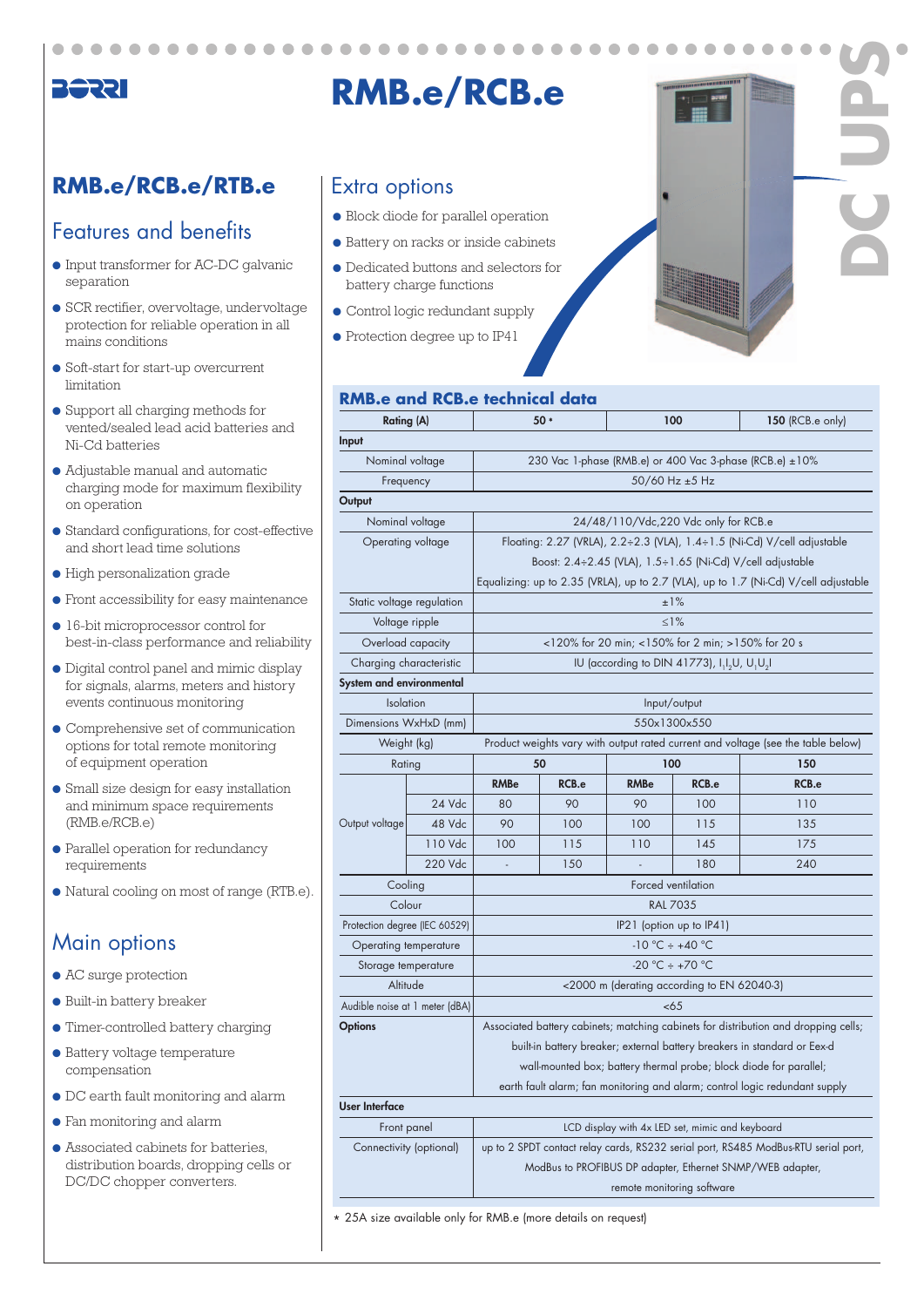# **RTB.e**

#### Extra options

● Customized input and output voltage

....

● 12 pulse bridge for harmonics reduction

 $\blacksquare$ 

 $\bullet$ 

- Additional RFI and THD filters
- Dual branch redundancy (with block diode or load sharing)
- Top cable entry
- Space heaters and panel lighting
- Analogue meters and lamps on front panel
- Customisable status and alarm LED set

◠  $\triangle$  . . . . . . .

 $\qquad \qquad \blacksquare$ 

 $\bullet$ 

- Special painting and protection degree up to IP54
- $\bullet$  Ambient temperature up to +55 °C

| Œ                    | O<br>$\overline{a}$ | ίĦ       |                              |
|----------------------|---------------------|----------|------------------------------|
| RRR<br>$\frac{1}{2}$ | <br>e               | 股份数<br>щ |                              |
|                      |                     | ı        |                              |
|                      |                     |          | System configuration example |
|                      |                     |          |                              |
|                      |                     |          |                              |
|                      |                     |          |                              |

.........

 $\bullet$ 

#### **RTB.e technical data**

|                           | <b>Rating (A)</b>              | 50                                                                                  | 100       | 150     | 200     | 300                                                  | 400               | 500                                                                                                                     | 600      | 800       | 1000                |  |  |  |  |  |
|---------------------------|--------------------------------|-------------------------------------------------------------------------------------|-----------|---------|---------|------------------------------------------------------|-------------------|-------------------------------------------------------------------------------------------------------------------------|----------|-----------|---------------------|--|--|--|--|--|
| Input                     |                                |                                                                                     |           |         |         |                                                      |                   |                                                                                                                         |          |           |                     |  |  |  |  |  |
|                           | Nominal voltage                |                                                                                     |           |         |         | 400 Vac 3-phase ±10%                                 |                   |                                                                                                                         |          |           |                     |  |  |  |  |  |
|                           | Frequency                      |                                                                                     |           |         |         |                                                      | 50/60 Hz ±5%      |                                                                                                                         |          |           |                     |  |  |  |  |  |
|                           | Input THDi                     |                                                                                     |           |         |         | 27% 6p, 12% 12p, 6% THD filter +12p                  |                   |                                                                                                                         |          |           |                     |  |  |  |  |  |
| Output                    |                                |                                                                                     |           |         |         |                                                      |                   |                                                                                                                         |          |           |                     |  |  |  |  |  |
| Nominal voltage           |                                |                                                                                     |           |         |         |                                                      | 24/48/110/220 Vdc |                                                                                                                         |          |           |                     |  |  |  |  |  |
| Operating voltage         |                                | Floating: 2.27 (VRLA), 2.2÷2.3 (VLA), 1.4÷1.5 (Ni-Cd) V/cell adjustable             |           |         |         |                                                      |                   |                                                                                                                         |          |           |                     |  |  |  |  |  |
|                           |                                | Boost: 2.4÷2.45 (VLA), 1.5÷1.65 (Ni-Cd) V/cell adjustable                           |           |         |         |                                                      |                   |                                                                                                                         |          |           |                     |  |  |  |  |  |
|                           |                                | Equalizing: up to 2.35 (VRLA), up to 2.7 (VLA), up to 1.7 (Ni-Cd) V/cell adjustable |           |         |         |                                                      |                   |                                                                                                                         |          |           |                     |  |  |  |  |  |
| Static voltage regulation |                                | ±1%                                                                                 |           |         |         |                                                      |                   |                                                                                                                         |          |           |                     |  |  |  |  |  |
| Voltage ripple            |                                |                                                                                     | $\leq$ 1% |         |         |                                                      |                   |                                                                                                                         |          |           |                     |  |  |  |  |  |
| Overload capacity         |                                |                                                                                     |           |         |         |                                                      |                   | <120% for 20 min; <150% for 2 min; >150% for 20 s                                                                       |          |           |                     |  |  |  |  |  |
| Charging characteristic   |                                |                                                                                     |           |         |         | IU (according to DIN 41773), $I_1I_2U$ , $U_1U_2I_3$ |                   |                                                                                                                         |          |           |                     |  |  |  |  |  |
| System and environmental  |                                |                                                                                     |           |         |         |                                                      |                   |                                                                                                                         |          |           |                     |  |  |  |  |  |
| <b>Isolation</b>          |                                |                                                                                     |           |         |         |                                                      | Input/output      |                                                                                                                         |          |           |                     |  |  |  |  |  |
| Dimensions WxD (mm)       |                                |                                                                                     |           |         |         |                                                      |                   | Height is 2100 mm, width and depth vary with output rated current and voltage (see the table below)                     |          |           |                     |  |  |  |  |  |
|                           | Rating                         | 50                                                                                  | 100       | 150     | 200     | 300                                                  | 400               | 500                                                                                                                     | 600      | 800       | 1000                |  |  |  |  |  |
|                           | 24 Vdc                         | 600x800                                                                             | 600x800   | 600x800 | 600x800 | 600x800                                              | 800×800           | 800×800                                                                                                                 | 800×800  | 800×800   | 1000x800            |  |  |  |  |  |
| Output voltage            | 48 Vdc                         | 600x800                                                                             | 600x800   | 600x800 | 600x800 | 800×800                                              | 800×800           | 800×800                                                                                                                 | 1000x800 | 1000x800  | 1000x800            |  |  |  |  |  |
|                           | 110 Vdc                        | 600x800                                                                             | 600x800   | 600x800 | 600x800 | 800×800                                              | 800×800           | 1000x800                                                                                                                | 1000x800 | 1000x1000 | 1000x1000           |  |  |  |  |  |
|                           | 220 Vdc                        | 600x800                                                                             | 600x800   | 800×800 | 800×800 | 800×800                                              | 1000x800          | 1200x1000                                                                                                               | 1000x800 |           | 1000x1000 1000x1000 |  |  |  |  |  |
| Maximum weight (kg)       |                                | 330                                                                                 | 460       | 550     | 630     | 750                                                  | 870               | 970                                                                                                                     | 1050     | 1350      | 1500                |  |  |  |  |  |
|                           | Cooling                        | Natural<br>Forced ventilation                                                       |           |         |         |                                                      |                   |                                                                                                                         |          |           |                     |  |  |  |  |  |
|                           | Efficiency                     | 93%                                                                                 |           |         |         |                                                      |                   |                                                                                                                         |          |           |                     |  |  |  |  |  |
|                           | Colour                         | <b>RAL 7035</b>                                                                     |           |         |         |                                                      |                   |                                                                                                                         |          |           |                     |  |  |  |  |  |
|                           | Protection degree (IEC 60529)  | IP20 (other options)                                                                |           |         |         |                                                      |                   |                                                                                                                         |          |           |                     |  |  |  |  |  |
|                           | Operating temperature          | $-10 °C \div +40 °C$                                                                |           |         |         |                                                      |                   |                                                                                                                         |          |           |                     |  |  |  |  |  |
|                           | Storage temperature            | -20 °C $\div$ +70 °C                                                                |           |         |         |                                                      |                   |                                                                                                                         |          |           |                     |  |  |  |  |  |
|                           | Altitude                       |                                                                                     |           |         |         | <2000 m (derating according to EN 62040-3)           |                   |                                                                                                                         |          |           |                     |  |  |  |  |  |
|                           | Audible noise at 1 meter (dBA) | $<65 \div 70$                                                                       |           |         |         |                                                      |                   |                                                                                                                         |          |           |                     |  |  |  |  |  |
| <b>Options</b>            |                                |                                                                                     |           |         |         |                                                      |                   | Associated battery cabinets; associated distribution panels and dropping cells or DC/DC chopper converters;             |          |           |                     |  |  |  |  |  |
|                           |                                |                                                                                     |           |         |         |                                                      |                   | built-in battery breaker; external battery breakers in standard or Eex-d battery protection box; battery thermal probe; |          |           |                     |  |  |  |  |  |
|                           |                                |                                                                                     |           |         |         |                                                      |                   | block diode or electronic load sharing for parallel; earth fault alarm; fan monitoring and alarm.                       |          |           |                     |  |  |  |  |  |
| User Interface            |                                |                                                                                     |           |         |         |                                                      |                   |                                                                                                                         |          |           |                     |  |  |  |  |  |
|                           | Front panel                    | LCD display, LED mimic, keyboard. Customisable status and alarms LED set            |           |         |         |                                                      |                   |                                                                                                                         |          |           |                     |  |  |  |  |  |
|                           | Connectivity                   | SPDT contact relay card                                                             |           |         |         |                                                      |                   |                                                                                                                         |          |           |                     |  |  |  |  |  |
|                           |                                |                                                                                     |           |         |         |                                                      |                   | Optional: RS232 serial port, RS485 Modbus-RTU serial ports, ModBus to PROFIBUS DP adapter,                              |          |           |                     |  |  |  |  |  |
|                           |                                |                                                                                     |           |         |         |                                                      |                   | Ethernet SNMP/WEB adapter, remote monitoring software, up to 2 additional SPDT contact relay cards                      |          |           |                     |  |  |  |  |  |
|                           |                                |                                                                                     |           |         |         |                                                      |                   |                                                                                                                         |          |           |                     |  |  |  |  |  |
|                           |                                |                                                                                     |           |         |         |                                                      |                   |                                                                                                                         |          |           |                     |  |  |  |  |  |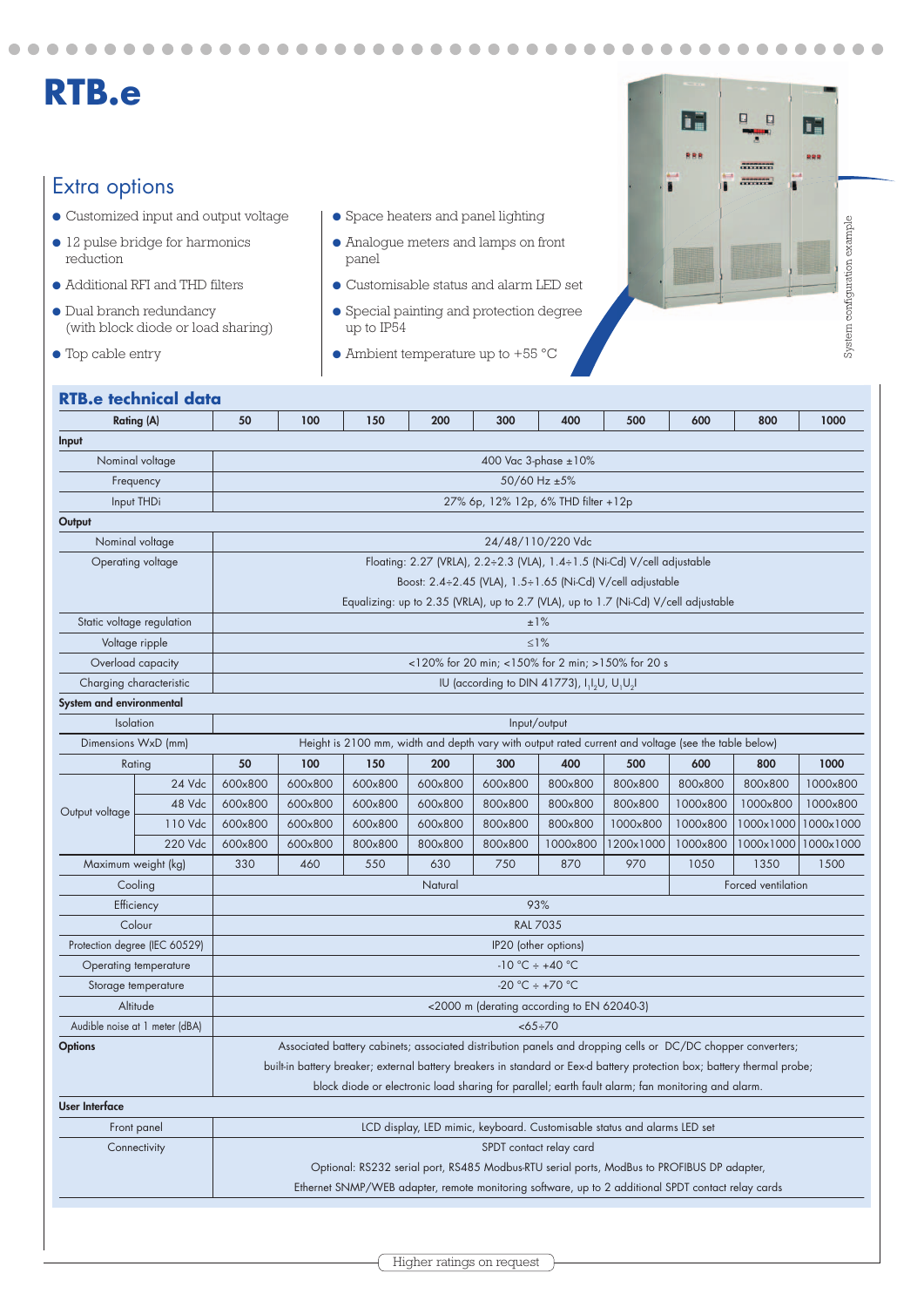#### **Berei**

# **IMB.e/ITB.e**

## **IMB.e/ITB.e**

#### Features and benefits

- Built-in inverter transformer for DC-AC galvanic separation
- IGBT, PWM controlled inverter for high efficiency and low output THD
- Standard configurations, for cost-effective and short lead time solutions
- High personalization grade
- Front accessibility for easy maintenance
- 16-bit microprocessor control for best-in-class performance and reliability
- Digital control panel and mimic display, for signals, alarms, meters and history events continuous monitoring
- Comprehensive set of communication options for total remote monitoring of equipment operation.

#### Main options

- Bypass line isolation transformer & AC/AC voltage regulator
- Additional RFI filters
- Customized input and output voltage
- Active parallel redundant, hot-standby and load-sync configuration
- Fan monitoring, alarm and redundant ventilation
- Top cable entry
- Space heaters and panel lighting
- Analogue meters and lamps on front panel for immediate visualisation
- Customisable status and alarm LED set
- Special painting and protection degree up to IP54
- $\bullet$  Ambient temperature up to +55 °C.

..............

## **IRB IRB IRB** technical data **Rackmount Solution**



#### Extra options

 $\sim$  $\sim$  $\sim$   $\sim$  $\alpha$ 

- Associated cabinets for AC distribution boards
- AC earth fault monitoring and alarm

# **IMB.e technical data**

|                                  | <b>Rating (kVA)</b>             | 5                                                | 10                                                                                                         | 15  | 20  | 30      | 40       | 50       | 5   | 10                   | 15                                                                                                   | 20  | 30  | 40      | 50                          | 60       | 80  | 100      |
|----------------------------------|---------------------------------|--------------------------------------------------|------------------------------------------------------------------------------------------------------------|-----|-----|---------|----------|----------|-----|----------------------|------------------------------------------------------------------------------------------------------|-----|-----|---------|-----------------------------|----------|-----|----------|
|                                  | Nominal power (kW)              |                                                  |                                                                                                            |     | 16  | 24      | 32       | 40       | 4   | 8                    | 12                                                                                                   | 16  | 24  | 32      | 40                          | 48       | 64  | 80       |
| Input                            |                                 |                                                  |                                                                                                            |     |     |         |          |          |     |                      |                                                                                                      |     |     |         |                             |          |     |          |
|                                  | DC input voltage                |                                                  | 110 Vdc (90÷160 Vdc range)                                                                                 |     |     |         |          |          |     |                      |                                                                                                      |     |     |         | 220 Vdc (180÷300 Vdc range) |          |     |          |
|                                  | Bypass input voltage            |                                                  | 110/115/120 or 220/230/240 Vac 1-phase ±20%<br>(adjustable according to inverter output voltage)           |     |     |         |          |          |     |                      |                                                                                                      |     |     |         |                             |          |     |          |
| Output                           |                                 |                                                  |                                                                                                            |     |     |         |          |          |     |                      |                                                                                                      |     |     |         |                             |          |     |          |
|                                  | Nominal voltage                 |                                                  |                                                                                                            |     |     |         |          |          |     |                      | 110/115/120/220/230/240 Vac 1-phase                                                                  |     |     |         |                             |          |     |          |
|                                  | Frequency                       |                                                  | 50/60 Hz (selectable)                                                                                      |     |     |         |          |          |     |                      |                                                                                                      |     |     |         |                             |          |     |          |
|                                  | Voltage regulation              |                                                  | ±1% static; ±5% dynamic (80% load change), <40 ms recovery time                                            |     |     |         |          |          |     |                      |                                                                                                      |     |     |         |                             |          |     |          |
|                                  | Overload capacity               | 125% for 10 min; 150% for 1 min; 200% for 100 ms |                                                                                                            |     |     |         |          |          |     |                      |                                                                                                      |     |     |         |                             |          |     |          |
|                                  | <b>Harmonic Distortion THDv</b> | <2% linear load; <5% non-linear load             |                                                                                                            |     |     |         |          |          |     |                      |                                                                                                      |     |     |         |                             |          |     |          |
| <b>System</b>                    |                                 |                                                  |                                                                                                            |     |     |         |          |          |     |                      |                                                                                                      |     |     |         |                             |          |     |          |
|                                  | Isolation                       |                                                  | Battery to load isolation included; input/output isolation available with additional<br>bypass transformer |     |     |         |          |          |     |                      |                                                                                                      |     |     |         |                             |          |     |          |
|                                  | Dimensions WxD (mm)             |                                                  |                                                                                                            |     |     |         |          |          |     |                      | Height is 2100 mm, width and depth vary with output<br>rated power and voltage (see the table below) |     |     |         |                             |          |     |          |
|                                  | Rating                          | 5                                                | 10                                                                                                         | 15  | 20  | 30      | 40       | 50       | 5   | 10                   | 15                                                                                                   | 20  | 30  | 40      | 50                          | 60       | 80  | $100*$   |
| Output voltage                   | 110÷120 Vac                     |                                                  | 600x800                                                                                                    |     |     | 800×800 |          | 1000x800 |     |                      | 600x800                                                                                              |     |     | 800×800 |                             | 1000x800 |     | 1400×800 |
|                                  | 220÷240 Vac                     |                                                  | 600x800                                                                                                    |     |     | 800×800 | 1000x800 |          |     |                      | 600×800                                                                                              |     |     |         | 800×800                     |          |     | 1400×800 |
|                                  | Maximum weight (kg)             |                                                  |                                                                                                            | 400 | 440 | 500     | 550      | 610      | 320 | 360                  | 400                                                                                                  | 440 | 470 | 500     | 550                         | 600      | 730 | 830      |
|                                  | Cooling                         |                                                  |                                                                                                            |     |     |         |          |          |     |                      | Forced ventilation                                                                                   |     |     |         |                             |          |     |          |
|                                  | Efficiency                      |                                                  | 94%                                                                                                        |     |     |         |          |          |     |                      |                                                                                                      |     |     |         |                             |          |     |          |
|                                  | Colour                          | <b>RAL 7035</b>                                  |                                                                                                            |     |     |         |          |          |     |                      |                                                                                                      |     |     |         |                             |          |     |          |
| Protection degree<br>(IEC 60529) |                                 |                                                  |                                                                                                            |     |     |         |          |          |     | IP20 (other options) |                                                                                                      |     |     |         |                             |          |     |          |

**Inverters**

n -

#### Rating (kVA/kW) 3/2.4 DC input voltage 110 Vdc (88-160 Vdc range) Nominal output voltage and frequency 230 Vac 50Hz Voltage regulation  $\pm$  1% dynamic 100% load change, <5% ms recovery time Overload capacity<br>
Harmonic Distortion THDv<br>
150% inear load; <5% non-linear<br>
160% inear load; <5% non-linear <1% linear load; <5% non-linear load Isolation Battery to load Dimensions wxhxd (mm) 482,6 x 177 x 482,6 (4U in 19" rack) Weight (kg) 27.5 **Cooling Cooling Cooling Cooling Cooling Cooling Cooling** Heat dissipation @ nominal and a set of the state of the state of the state of the state of the state of the state of the state of the state of the state of the state of the state of the state of the state of the state of Colour RAL7035 Protection degree (IEC60529) **IP20** Front panel **Example 20** TCD display, LED mimic, keyboard Connectivity SPDT contact relay card, RS232 serial port, RS485 Modbus-RTU port, USB port.

..................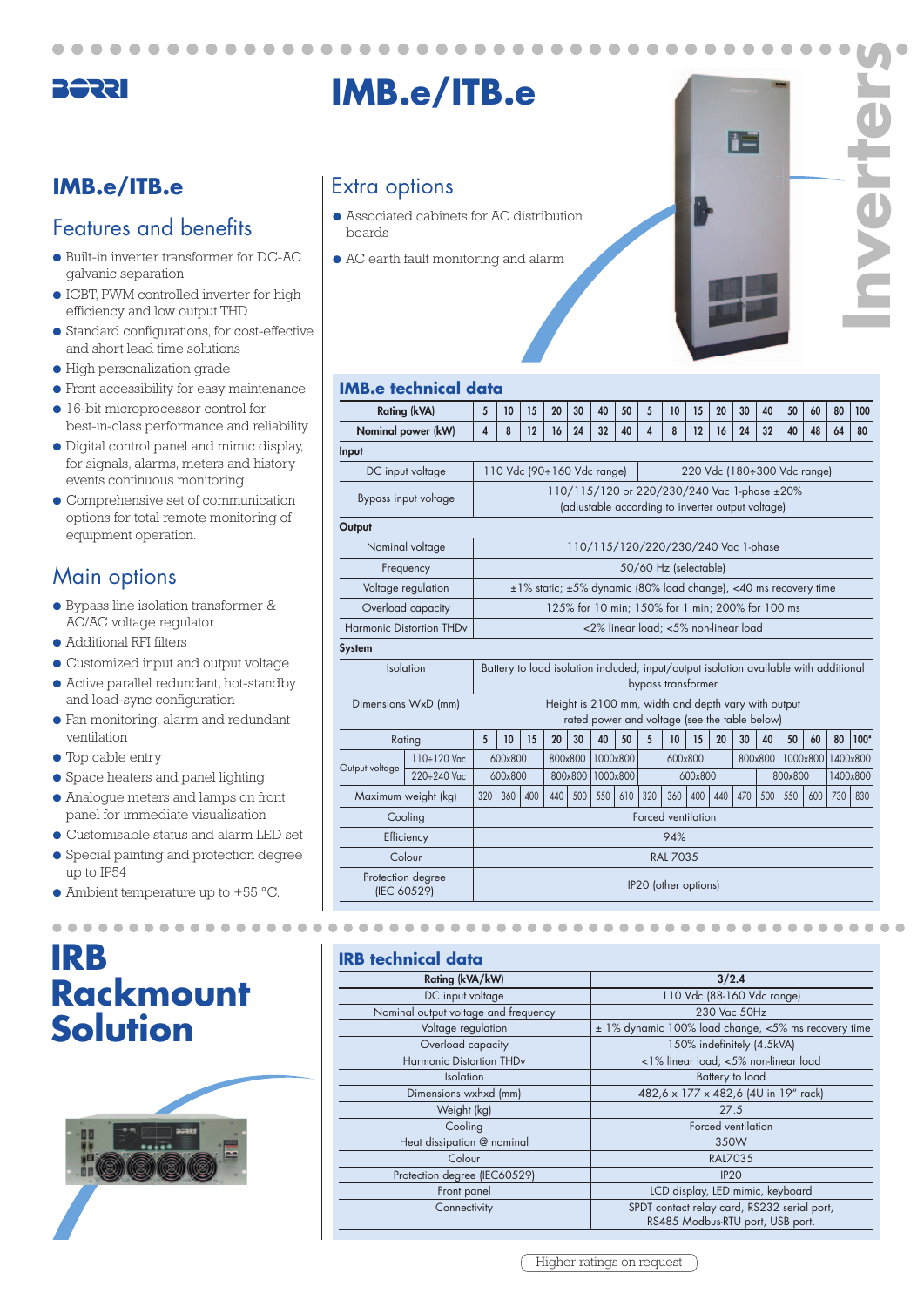|                | <b>ITB.e technical data</b>           |                         |                                                                                                                     |         |     |                             |     |                                                                       |         |                      |                                                                                                         |     |         |                     |  |
|----------------|---------------------------------------|-------------------------|---------------------------------------------------------------------------------------------------------------------|---------|-----|-----------------------------|-----|-----------------------------------------------------------------------|---------|----------------------|---------------------------------------------------------------------------------------------------------|-----|---------|---------------------|--|
|                | <b>Rating (kVA)</b>                   | 5                       | 10                                                                                                                  | 15      | 20  | 30                          | 40  | 50                                                                    | 60      | 80                   | 100                                                                                                     | 120 | 160     | 200                 |  |
|                | Nominal power (kW)                    | $\overline{\mathbf{4}}$ | 8                                                                                                                   | 12      | 16  | 24                          | 32  | 40                                                                    | 48      | 64                   | 80                                                                                                      | 96  | 128     | 160                 |  |
| Input          |                                       |                         |                                                                                                                     |         |     |                             |     |                                                                       |         |                      |                                                                                                         |     |         |                     |  |
|                | DC input voltage                      |                         |                                                                                                                     |         |     |                             |     |                                                                       |         |                      | available input DC voltages vary with requested output AC voltages and rating                           |     |         |                     |  |
|                |                                       |                         |                                                                                                                     |         |     |                             |     | (see the table below)                                                 |         |                      |                                                                                                         |     |         |                     |  |
|                | 200÷220 Vac                           |                         |                                                                                                                     |         |     | 110 Vdc (90÷160 Vdc range)  |     |                                                                       |         |                      |                                                                                                         |     |         |                     |  |
| Output voltage |                                       |                         |                                                                                                                     |         |     | 220 Vdc (180÷300 Vdc range) |     |                                                                       |         |                      |                                                                                                         |     |         |                     |  |
|                | 380÷415 Vac                           |                         |                                                                                                                     |         |     | 110 Vdc (90÷160 Vdc range)  |     |                                                                       |         |                      |                                                                                                         |     | 220 Vdc |                     |  |
|                |                                       |                         | (180÷300 Vdc range)<br>220 Vdc (180÷300 Vdc range)                                                                  |         |     |                             |     |                                                                       |         |                      |                                                                                                         |     |         |                     |  |
|                | Bypass input voltage                  |                         | 200/208/220 or 380/400/415 Vac 3-phase ±20%                                                                         |         |     |                             |     |                                                                       |         |                      |                                                                                                         |     |         |                     |  |
|                |                                       |                         | (adjustable according to inverter output voltage)                                                                   |         |     |                             |     |                                                                       |         |                      |                                                                                                         |     |         |                     |  |
| Output         |                                       |                         |                                                                                                                     |         |     |                             |     |                                                                       |         |                      |                                                                                                         |     |         |                     |  |
|                | Nominal voltage                       |                         |                                                                                                                     |         |     |                             |     | 200/208/220/380/400/415 (optional 480) Vac 3-phase                    |         |                      |                                                                                                         |     |         |                     |  |
|                | Frequency                             |                         | 50/60 Hz (selectable)                                                                                               |         |     |                             |     |                                                                       |         |                      |                                                                                                         |     |         |                     |  |
|                | Voltage regulation                    |                         | ±1% static; ±5% dynamic (80% load change), <40 ms recovery time<br>125% for 10 min; 150% for 1 min; 200% for 100 ms |         |     |                             |     |                                                                       |         |                      |                                                                                                         |     |         |                     |  |
|                | Overload capacity                     |                         |                                                                                                                     |         |     |                             |     |                                                                       |         |                      |                                                                                                         |     |         |                     |  |
|                | Harmonic Distortion THDv              |                         |                                                                                                                     |         |     |                             |     | <2% linear load; <5% non-linear load                                  |         |                      |                                                                                                         |     |         |                     |  |
| <b>System</b>  | Isolation                             |                         |                                                                                                                     |         |     |                             |     |                                                                       |         |                      |                                                                                                         |     |         |                     |  |
|                | Dimensions WxD (mm)                   |                         |                                                                                                                     |         |     |                             |     | Height is 2100 mm, width and depth vary with input voltage and rating |         |                      | Battery to load isolation included; input/output isolation available with additional bypass transformer |     |         |                     |  |
|                |                                       |                         |                                                                                                                     |         |     |                             |     | (see the table below)                                                 |         |                      |                                                                                                         |     |         |                     |  |
|                | Rating                                | $\sqrt{5}$              | 10                                                                                                                  | 15      | 20  | 30                          | 40  | 50                                                                    | 60      | 80                   | 100                                                                                                     | 120 | 160     | 200                 |  |
|                |                                       |                         |                                                                                                                     |         |     |                             |     |                                                                       |         |                      |                                                                                                         |     |         |                     |  |
|                | 110 Vdc                               |                         | 600x800                                                                                                             |         |     | 800x800                     |     | 800x800*<br>100x800                                                   | 100x800 |                      | 1000x1000 1400x1000                                                                                     |     |         |                     |  |
| Input voltage  | 220 Vdc                               |                         |                                                                                                                     | 600x800 |     | 600x800*<br>800x800         |     | 800x800                                                               |         | 800x800*<br>1000x800 | 1000x800                                                                                                |     |         | 1000x1000 1400x1000 |  |
|                |                                       |                         |                                                                                                                     |         |     |                             |     |                                                                       |         |                      |                                                                                                         |     |         |                     |  |
|                | Maximum weight (kg)                   | 325                     | 370                                                                                                                 | 415     | 450 | 520                         | 570 | 640                                                                   | 690     | 750                  | 850                                                                                                     | 880 | 920     | 1020                |  |
|                | Cooling                               |                         |                                                                                                                     |         |     |                             |     | Forced ventilation                                                    |         |                      |                                                                                                         |     |         |                     |  |
|                | Efficiency                            |                         |                                                                                                                     |         |     |                             |     | 94%                                                                   |         |                      |                                                                                                         |     |         |                     |  |
|                | Colour                                | <b>RAL 7035</b>         |                                                                                                                     |         |     |                             |     |                                                                       |         |                      |                                                                                                         |     |         |                     |  |
|                | Protection degree (IEC 60529)         | IP20 (other options)    |                                                                                                                     |         |     |                             |     |                                                                       |         |                      |                                                                                                         |     |         |                     |  |
| * 400 Vac      | <sup>"</sup> 208 Vac                  |                         |                                                                                                                     |         |     |                             |     |                                                                       |         |                      |                                                                                                         |     |         |                     |  |
|                |                                       |                         |                                                                                                                     |         |     |                             |     |                                                                       |         |                      |                                                                                                         |     |         |                     |  |
|                | <b>IMB.e and ITB.e technical data</b> |                         |                                                                                                                     |         |     |                             |     |                                                                       |         |                      |                                                                                                         |     |         |                     |  |
| Environmental  |                                       |                         |                                                                                                                     |         |     |                             |     |                                                                       |         |                      |                                                                                                         |     |         |                     |  |
|                | Operating temperature                 |                         |                                                                                                                     |         |     |                             |     | $-10 °C \div +40 °C$                                                  |         |                      |                                                                                                         |     |         |                     |  |

| Storage temperature            | $-20$ °C $\div$ +70 °C                                                                                                                                                                                                                                                          |
|--------------------------------|---------------------------------------------------------------------------------------------------------------------------------------------------------------------------------------------------------------------------------------------------------------------------------|
| Altitude                       | <2000 m (derating according to EN 62040-3)                                                                                                                                                                                                                                      |
| Audible noise at 1 meter (dBA) | $<65 \div 75$                                                                                                                                                                                                                                                                   |
| <b>Options</b>                 | Associated distribution panels; emergency line isolation transformer and AC/AC voltage stabilizer;<br>parallel redundant, hot-standby, load-sync configuration; earth fault alarm; fan monitoring and alarm;<br>redundant ventilation; additional RFI filters; top cable entry. |
| User Interface                 |                                                                                                                                                                                                                                                                                 |
| Front panel                    | LCD display, LED mimic, keyboard. Customisable status and alarms LED set                                                                                                                                                                                                        |
| Connectivity                   | SPDT contact relay card, RS232 serial port<br>Optional: RS485 ModBus-RTU serial port, ModBus to PROFIBUS DP adapter, Ethernet SNMP/WEB adapter,<br>remote monitoring software, up to 2 additional SPDT contact relay cards.                                                     |
|                                |                                                                                                                                                                                                                                                                                 |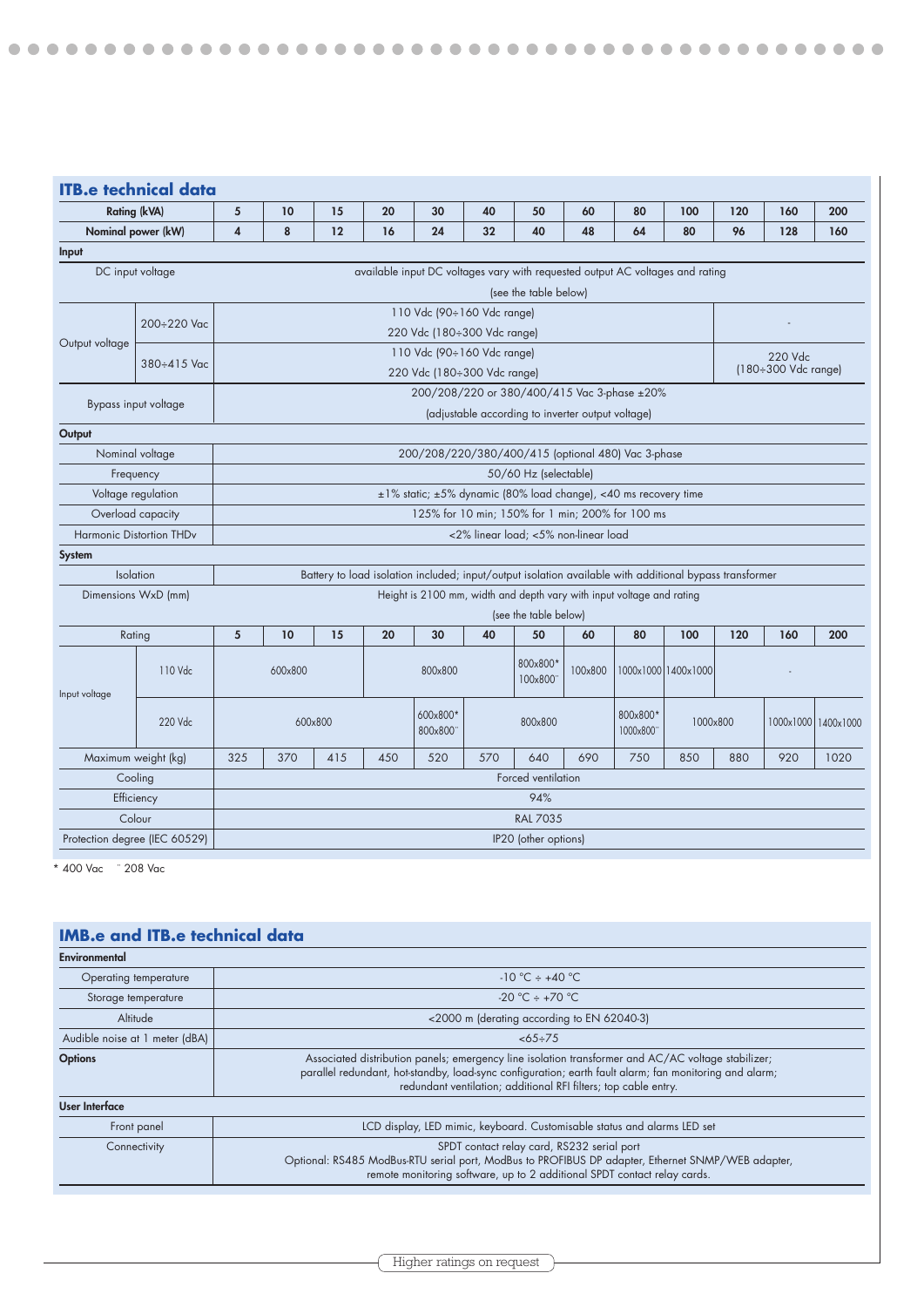# **E2001.e/E3001.e**

 $\bullet\bullet\bullet$ 

 $\bullet$  $\blacksquare$  $\bullet$  $\bullet$  $\bullet$  $\bullet$  $\sqrt{2}$ 

#### Extra options

● Built-in battery breaker

 $\bullet$ 

 $\bullet$  $\sqrt{2}$ 

- Battery voltage temperature compensation
- Timer-controlled battery charging
- 12 pulse bridge for harmonics reduction
- Additional THD filters
- AC & DC earth fault monitoring and alarm
- Associated cabinets for batteries, AC & DC distribution boards and dropping cells or DC/DC chopper converters
- External battery breakers in standard or Eex-d (up to 800 A) wall-mounted box

| 罡 | me. |                              |  |
|---|-----|------------------------------|--|
|   |     |                              |  |
|   |     |                              |  |
|   |     | System configuration example |  |
|   |     |                              |  |
|   |     |                              |  |

#### **E2001.e technical data**

|                | <b>Rating (kVA)</b>             | 5                       | 10                                                                                  | 15  | 20  | 30   | 40  | 50   | 5   | 10                                                                                     | 15  | 20   | 30  | 40   | 50                                                                                                          | 60   | 80   | 100  |
|----------------|---------------------------------|-------------------------|-------------------------------------------------------------------------------------|-----|-----|------|-----|------|-----|----------------------------------------------------------------------------------------|-----|------|-----|------|-------------------------------------------------------------------------------------------------------------|------|------|------|
|                | Nominal power (kW)              | $\overline{\mathbf{4}}$ | 8                                                                                   | 12  | 16  | 24   | 32  | 40   | 4   | 8                                                                                      | 12  | 16   | 24  | 32   | 40                                                                                                          | 48   | 64   | 80   |
| Input          |                                 |                         |                                                                                     |     |     |      |     |      |     |                                                                                        |     |      |     |      |                                                                                                             |      |      |      |
|                | Input voltage                   |                         |                                                                                     |     |     |      |     |      |     | 380/400/415 (optional 208/480) Vac 3-phase ±10%, 50/60 Hz ±10%                         |     |      |     |      |                                                                                                             |      |      |      |
|                | Input THDi                      |                         | 27% 6p, 12% 12p, 6% THD filter + 12p                                                |     |     |      |     |      |     |                                                                                        |     |      |     |      |                                                                                                             |      |      |      |
|                | Bypass input voltage            |                         |                                                                                     |     |     |      |     |      |     | 110/115/120 or 220/230/240 Vac 1-phase ±20%                                            |     |      |     |      |                                                                                                             |      |      |      |
|                |                                 |                         |                                                                                     |     |     |      |     |      |     | (adjustable according to inverter output voltage)                                      |     |      |     |      |                                                                                                             |      |      |      |
| <b>Battery</b> |                                 |                         |                                                                                     |     |     |      |     |      |     |                                                                                        |     |      |     |      |                                                                                                             |      |      |      |
|                | DC voltage                      |                         | 110 Vdc (90÷160 Vdc range)<br>220 Vdc (180÷300 Vdc range)                           |     |     |      |     |      |     |                                                                                        |     |      |     |      |                                                                                                             |      |      |      |
|                |                                 |                         | Floating: 2.27 (VRLA), 2.2÷2.3 (VLA), 1.4÷1.5 (Ni-Cd) V/cell adjustable             |     |     |      |     |      |     |                                                                                        |     |      |     |      |                                                                                                             |      |      |      |
|                | Operating battery voltage       |                         | Boost: 2.4÷2.45 (VLA), 1.5÷1.65 (Ni-Cd) V/cell adjustable                           |     |     |      |     |      |     |                                                                                        |     |      |     |      |                                                                                                             |      |      |      |
|                |                                 |                         | Equalizing: up to 2.35 (VRLA), up to 2.7 (VLA), up to 1.7 (Ni-Cd) V/cell adjustable |     |     |      |     |      |     |                                                                                        |     |      |     |      |                                                                                                             |      |      |      |
| Output         |                                 |                         |                                                                                     |     |     |      |     |      |     |                                                                                        |     |      |     |      |                                                                                                             |      |      |      |
|                | Nominal voltage                 |                         | 110/115/120/220/230/240 Vac 1-phase                                                 |     |     |      |     |      |     |                                                                                        |     |      |     |      |                                                                                                             |      |      |      |
|                | Frequency                       |                         | 50/60 Hz (selectable), ±0.001 Hz free running, ±2 Hz synchronized with mains        |     |     |      |     |      |     |                                                                                        |     |      |     |      |                                                                                                             |      |      |      |
|                | Voltage regulation              |                         |                                                                                     |     |     |      |     |      |     | ±1% static; ±5% dynamic (80% load change), <40 ms recovery time                        |     |      |     |      |                                                                                                             |      |      |      |
|                | Overload capacity               |                         |                                                                                     |     |     |      |     |      |     | 125% for 10 min; 150% for 1 min; 200% for 100 ms                                       |     |      |     |      |                                                                                                             |      |      |      |
|                | <b>Harmonic Distortion THDv</b> |                         |                                                                                     |     |     |      |     |      |     | <2% linear load; <5% non-linear load                                                   |     |      |     |      |                                                                                                             |      |      |      |
| <b>System</b>  |                                 |                         |                                                                                     |     |     |      |     |      |     |                                                                                        |     |      |     |      |                                                                                                             |      |      |      |
|                | <b>Isolation</b>                |                         |                                                                                     |     |     |      |     |      |     | Floating battery; input/output isolation available with additional bypass transformer. |     |      |     |      |                                                                                                             |      |      |      |
|                | Dimensions W (mm)               |                         |                                                                                     |     |     |      |     |      |     |                                                                                        |     |      |     |      | Height is 2100 mm, depth is 800 mm, width varies with output voltage range and rating (see the table below) |      |      |      |
|                | Rating                          | $5\phantom{.0}$         | 10                                                                                  | 15  | 20  | 30   | 40  | 50   | 5   | 10                                                                                     | 15  | 20   | 30  | 40   | 50                                                                                                          | 60   | 80   | 100  |
|                | 110÷120 Vac                     |                         | 800                                                                                 |     |     | 1400 |     | 1800 |     | 800                                                                                    |     | 1200 |     | 1400 | 1600                                                                                                        | 1800 |      | 2400 |
|                |                                 |                         |                                                                                     |     |     |      |     |      |     |                                                                                        |     |      |     |      |                                                                                                             |      |      |      |
| Output voltage |                                 |                         |                                                                                     |     |     |      |     |      |     |                                                                                        |     |      |     |      |                                                                                                             |      |      |      |
|                | 220÷240 Vac                     |                         | 800<br>1400<br>1800<br>800<br>1200<br>1400<br>1800<br>1600                          |     |     |      |     |      |     |                                                                                        |     |      |     |      |                                                                                                             |      |      |      |
|                |                                 |                         |                                                                                     |     |     |      |     |      |     |                                                                                        |     |      |     |      |                                                                                                             |      |      |      |
|                | Maximum weight (kg)             | 450                     | 500                                                                                 | 600 | 650 | 820  | 900 | 1000 | 460 | 520                                                                                    | 620 | 670  | 750 | 850  | 950                                                                                                         | 1150 | 1250 | 1400 |
|                | Cooling                         |                         |                                                                                     |     |     |      |     |      |     | Forced ventilation                                                                     |     |      |     |      |                                                                                                             |      |      |      |
|                | Efficiency                      |                         |                                                                                     |     |     |      |     |      |     | 88%                                                                                    |     |      |     |      |                                                                                                             |      |      |      |
|                | Colour                          |                         |                                                                                     |     |     |      |     |      |     | <b>RAL 7035</b>                                                                        |     |      |     |      |                                                                                                             |      |      |      |
|                | Protection degree (IEC 60529)   |                         |                                                                                     |     |     |      |     |      |     | IP20 (other options)                                                                   |     |      |     |      |                                                                                                             |      |      |      |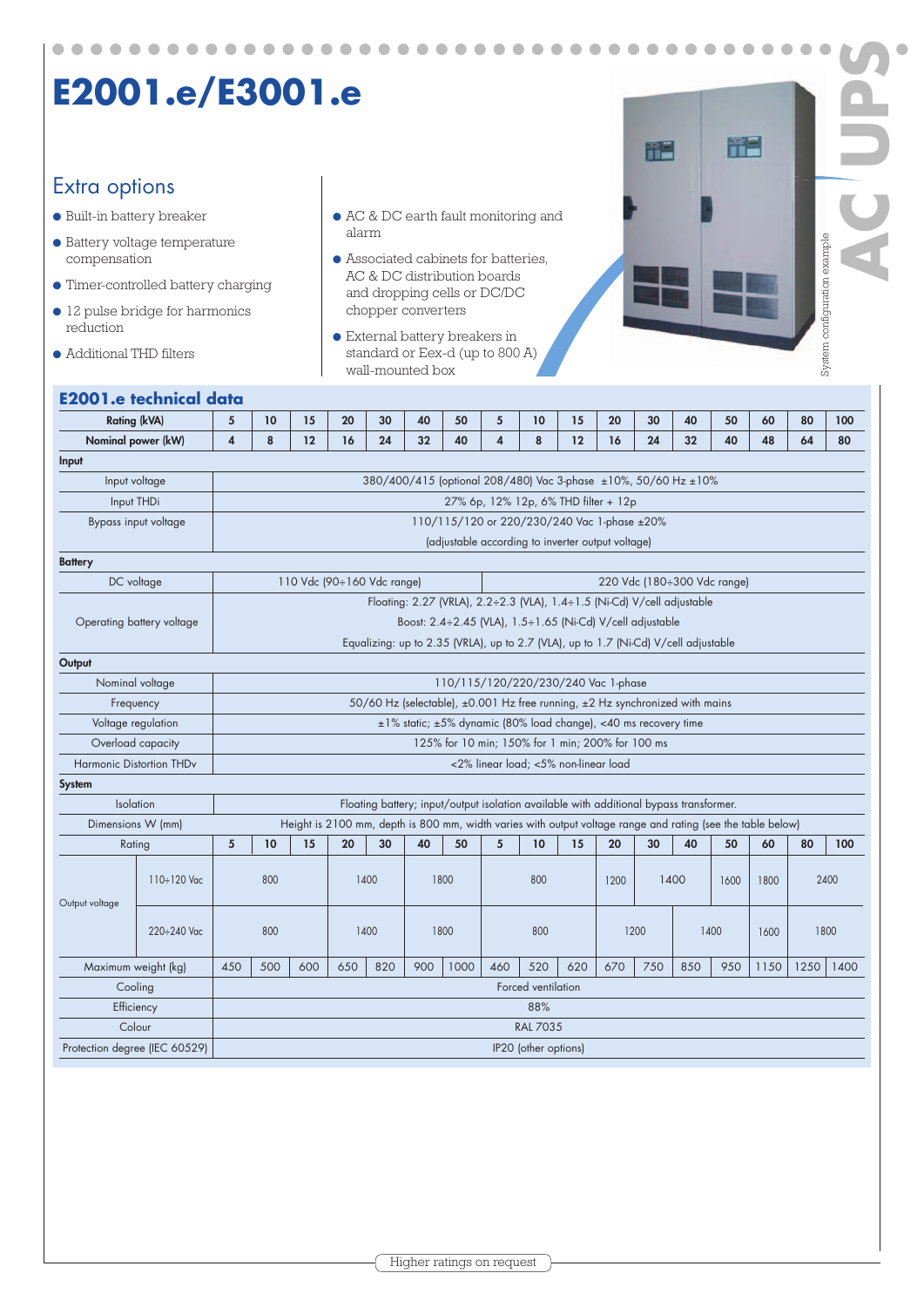

| <b>Rating (kVA)</b>           |                           | 5                                                                                                       | 10                                                                                                                                                                                                                          | 15                                                             | 20  | 30                                                        | 40  | 50                   | 60           | 80                                  | 100                           | 120  | 160                            | 200  |  |  |
|-------------------------------|---------------------------|---------------------------------------------------------------------------------------------------------|-----------------------------------------------------------------------------------------------------------------------------------------------------------------------------------------------------------------------------|----------------------------------------------------------------|-----|-----------------------------------------------------------|-----|----------------------|--------------|-------------------------------------|-------------------------------|------|--------------------------------|------|--|--|
| Nominal power (kW)            |                           | $\overline{\mathbf{4}}$                                                                                 | 8                                                                                                                                                                                                                           | 12                                                             | 16  | 24                                                        | 32  | 40                   | 48           | 64                                  | 80                            | 96   | 128                            | 160  |  |  |
| Input                         |                           |                                                                                                         |                                                                                                                                                                                                                             |                                                                |     |                                                           |     |                      |              |                                     |                               |      |                                |      |  |  |
|                               | Input voltage             |                                                                                                         |                                                                                                                                                                                                                             | 380/400/415 (optional 208/480) Vac 3-phase ±10%, 50/60 Hz ±10% |     |                                                           |     |                      |              |                                     |                               |      |                                |      |  |  |
|                               | Input THDi                |                                                                                                         |                                                                                                                                                                                                                             |                                                                |     |                                                           |     |                      |              | 27% 6p, 12% 12p, 6% THD filter +12p |                               |      |                                |      |  |  |
|                               | Bypass input voltage      | 200/208/220 or 380/400/415 (optional 480) Vac ±20%<br>(adjustable according to inverter output voltage) |                                                                                                                                                                                                                             |                                                                |     |                                                           |     |                      |              |                                     |                               |      |                                |      |  |  |
| <b>Battery</b>                |                           |                                                                                                         |                                                                                                                                                                                                                             |                                                                |     |                                                           |     |                      |              |                                     |                               |      |                                |      |  |  |
|                               | DC voltage                | available DC bus voltages vary with requested output AC voltages and rating<br>(see the table below)    |                                                                                                                                                                                                                             |                                                                |     |                                                           |     |                      |              |                                     |                               |      |                                |      |  |  |
|                               | 200÷220 Vac               |                                                                                                         | 110 Vdc (90÷160 Vdc range)<br>220 Vdc (180÷300 Vdc range)                                                                                                                                                                   |                                                                |     |                                                           |     |                      |              |                                     |                               |      |                                |      |  |  |
| Output voltage                | 380÷415 Vac               |                                                                                                         |                                                                                                                                                                                                                             |                                                                |     | 110 Vdc (90÷160 Vdc range)<br>220 Vdc (180÷300 Vdc range) |     |                      |              |                                     |                               |      | 220 Vdc (180÷300<br>Vdc range) |      |  |  |
|                               | Operating battery voltage |                                                                                                         | Floating: 2.27 (VRLA), 2.2÷2.3 (VLA), 1.4÷1.5 (Ni-Cd) V/cell adjustable<br>Boost: 2.4÷2.45 (VLA), 1.5÷1.65 (Ni-Cd) V/cell adjustable<br>Equalizing: up to 2.35 (VRLA), up to 2.7 (VLA), up to 1.7 (Ni-Cd) V/cell adjustable |                                                                |     |                                                           |     |                      |              |                                     |                               |      |                                |      |  |  |
| Output                        |                           |                                                                                                         |                                                                                                                                                                                                                             |                                                                |     |                                                           |     |                      |              |                                     |                               |      |                                |      |  |  |
|                               | Nominal voltage           | 200/208/220/380/400/415 (optional 480) Vac 3-phase                                                      |                                                                                                                                                                                                                             |                                                                |     |                                                           |     |                      |              |                                     |                               |      |                                |      |  |  |
|                               | Frequency                 | 50/60 Hz (selectable), ± 0.001 Hz free running, ±2 Hz synchronized with mains                           |                                                                                                                                                                                                                             |                                                                |     |                                                           |     |                      |              |                                     |                               |      |                                |      |  |  |
|                               | Voltage regulation        | $\pm 1\%$ static; $\pm 5\%$ dynamic (80% load change), <40 ms recovery time                             |                                                                                                                                                                                                                             |                                                                |     |                                                           |     |                      |              |                                     |                               |      |                                |      |  |  |
|                               | Overload capacity         | 125% for 10 min; 150% for 1 min; 200% for 100 ms                                                        |                                                                                                                                                                                                                             |                                                                |     |                                                           |     |                      |              |                                     |                               |      |                                |      |  |  |
|                               | Harmonic Distortion THDv  | <2% linear load; <5% non-linear load                                                                    |                                                                                                                                                                                                                             |                                                                |     |                                                           |     |                      |              |                                     |                               |      |                                |      |  |  |
| System                        |                           |                                                                                                         |                                                                                                                                                                                                                             |                                                                |     |                                                           |     |                      |              |                                     |                               |      |                                |      |  |  |
|                               | <b>Isolation</b>          | Floating battery; input/output isolation available with additional bypass transformer                   |                                                                                                                                                                                                                             |                                                                |     |                                                           |     |                      |              |                                     |                               |      |                                |      |  |  |
|                               | Dimensions WxD (mm)       | Height is 2100 mm, width and depth vary with input voltage and rating<br>(see the table below)          |                                                                                                                                                                                                                             |                                                                |     |                                                           |     |                      |              |                                     |                               |      |                                |      |  |  |
| <b>Rating (kVA)</b>           |                           | 5                                                                                                       | 10                                                                                                                                                                                                                          | 15                                                             | 20  | 30                                                        | 40  | 50                   | 60           | 80                                  | 100                           | 120  | 160                            | 200  |  |  |
|                               | 110 Vdc                   |                                                                                                         | 800×800                                                                                                                                                                                                                     |                                                                |     | 1400×800                                                  |     | 1600x800             | 2000         |                                     | 2000 2400<br>x800 x1000 x1000 |      |                                |      |  |  |
| Input voltage                 | 220 Vdc                   |                                                                                                         | 1400<br>2400<br>1200 x800*<br>1600 x800*<br>2400<br>800×800<br>1400×800<br>×800   / 1200<br>x800<br>/1600<br>x800<br>x800"<br>x800"                                                                                         |                                                                |     |                                                           |     |                      | x800" x1000" | 2000 2000                           | 12400<br>$\vert$ x1000"       |      |                                |      |  |  |
| Maximum weight (kg)           |                           | 460                                                                                                     | 520                                                                                                                                                                                                                         | 620                                                            | 670 | 750                                                       | 850 | 950                  | 1150         | 1250                                | 1400                          | 1520 | 1680                           | 1970 |  |  |
|                               | Cooling                   | Forced ventilation                                                                                      |                                                                                                                                                                                                                             |                                                                |     |                                                           |     |                      |              |                                     |                               |      |                                |      |  |  |
|                               | Efficiency                | 88%                                                                                                     |                                                                                                                                                                                                                             |                                                                |     |                                                           |     |                      |              |                                     |                               |      |                                |      |  |  |
|                               | Colour                    | <b>RAL 7035</b>                                                                                         |                                                                                                                                                                                                                             |                                                                |     |                                                           |     |                      |              |                                     |                               |      |                                |      |  |  |
| Protection degree (IEC 60529) |                           |                                                                                                         |                                                                                                                                                                                                                             |                                                                |     |                                                           |     | IP20 (other options) |              |                                     |                               |      |                                |      |  |  |

..........

 $\sim$ 

. . . . . .

#### \* 208 Vac ¨400 Vac

. . . . .

. . .

#### **E2001.e and E3001.e technical data**

| Environmental                                 |                                                                                                                                                                                                                                                                                                                                                                                                                                                                    |  |  |  |  |  |  |  |
|-----------------------------------------------|--------------------------------------------------------------------------------------------------------------------------------------------------------------------------------------------------------------------------------------------------------------------------------------------------------------------------------------------------------------------------------------------------------------------------------------------------------------------|--|--|--|--|--|--|--|
| $-10 °C \div +40 °C$<br>Operating temperature |                                                                                                                                                                                                                                                                                                                                                                                                                                                                    |  |  |  |  |  |  |  |
| Storage temperature                           | -20 °C $\div$ +70 °C                                                                                                                                                                                                                                                                                                                                                                                                                                               |  |  |  |  |  |  |  |
| Altitude                                      | <2000 m (derating according to EN 62040-3)                                                                                                                                                                                                                                                                                                                                                                                                                         |  |  |  |  |  |  |  |
| Audible noise at 1 meter (dBA)                | $<65 \div 75$                                                                                                                                                                                                                                                                                                                                                                                                                                                      |  |  |  |  |  |  |  |
| <b>Options</b>                                | Associated battery cabinets and distribution panels; bypass isolation transformer and AC/AC voltage stabilizer;<br>12 pulse bridge; THD filters; built-in battery breaker; timed battery charging; external battery breakers in<br>standard or Eex-d wall-mounted box; battery thermal probe; parallel redundant, hot-standby, load-sync;<br>AC and DC earth fault alarm; fan monitoring and alarm; redundant ventilation; additional RFI filters; top cable entry |  |  |  |  |  |  |  |
| <b>User Interface</b>                         |                                                                                                                                                                                                                                                                                                                                                                                                                                                                    |  |  |  |  |  |  |  |
| Front panel                                   | LCD display, LED mimic, keyboard. Customisable status and alarms LED set                                                                                                                                                                                                                                                                                                                                                                                           |  |  |  |  |  |  |  |
| Connectivity                                  | SPDT contact relay card, RS232 serial port<br>Optional: RS485 ModBus-RTU serial port, ModBus to PROFIBUS DP adapter, Ethernet SNMP/WEB<br>adapter, remote monitoring software, up to 2 additional SPDT contact relay cards                                                                                                                                                                                                                                         |  |  |  |  |  |  |  |
|                                               |                                                                                                                                                                                                                                                                                                                                                                                                                                                                    |  |  |  |  |  |  |  |

#### **E2001.e/E3001.e**

#### Features and benefits

● Built-in inverter transformer for DC-AC galvanic separation

. . . . .

 $\sqrt{2}$ 

- IGBT, PWM controlled inverter for high efficiency and low output THD
- Support vented/sealed lead acid batteries and Ni-Cd batteries
- Standard configurations for cost-effective, short lead time solutions
- High personalization grade
- Front accessibility for easy maintenance
- 16-bit microprocessor control for best-in-class performance and reliability
- Digital control panel and mimic display, for signals, alarms, meters and history events continuous monitoring
- Comprehensive set of communication options for total remote monitoring of equipment operation
- Input transformer protected by MCCB for AC-DC galvanic separation and SCR rectifier for reliable operation in all mains conditions.

#### Main options

- Bypass line isolation transformer & AC/AC voltage regulator
- Additional RFI filters
- Customized input and output voltage
- Active parallel redundant, hot-standby and load-sync configuration
- AC earth fault monitoring and alarm
- Fan monitoring and alarm and redundant ventilation
- Top cable entry

- Space heaters and panel lighting
- Analogue meters and lamps on front panel for immediate visualisation
- Customisable status and alarm LED set
- Special painting and protection degree up to IP54
- $\bullet$  Ambient temperature up to +55 °C.

Higher ratings on request